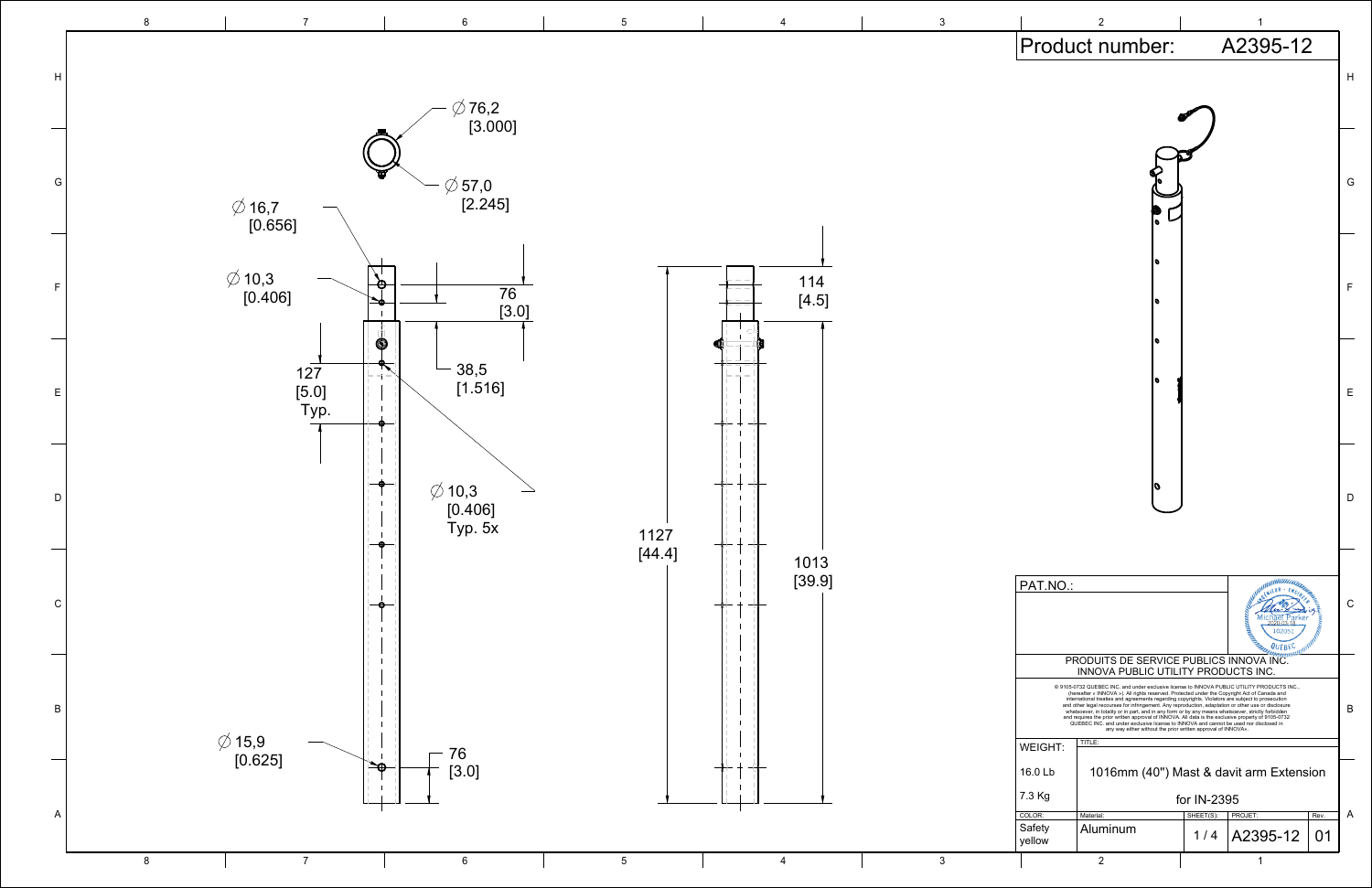| Product number:<br>A2395-12<br>Н<br>G<br>F<br>Е<br>D<br>WWW.MORNIEUR - EN<br>PAT.NO.:<br>С<br>102051<br><b>PRODUITS DE SERVICE PUBLICS INNOVA INC.</b><br>INNOVA PUBLIC UTILITY PRODUCTS IN INC.<br>@ 9105-0732 QUEBEC INC. and under exclusive license to INNOVA PUBLIC UTILITY PRODUCTS INC.,<br>(hereafter « INNOVA »). All rights reserved. Protected under the Copyright Act of Canada and<br>international treaties and agreements regarding copyrights. Violators are subject to prosecution<br>and other legal recourses for infringement. Any reproduction, adaptation or other use or disclosure<br>В<br>whatsoever, in totality or in part, and in any form or by any means whatsoever, strictly forbidden<br>and requires the prior written approval of INNOVA. All data is the exclusive property of 9105-0732<br>QUEBEC INC. and under exclusive license to INNOVA and cannot be used nor disclosed in<br>any way either without the prior written approval of INNOVA».<br>TITLE:<br><b>WEIGHT:</b><br>16.0 Lb<br>1016mm (40") Mast & davit arm Extension<br>7.3 Kg<br>for IN-2395<br>A<br>COLOR:<br>Material:<br>SHEET(S):<br>PROJET:<br>Rev.<br>Safety<br>Aluminum<br>2/4 A2395-12<br>01<br>yellow |  | 2 |  | 1 |  |  |  |
|--------------------------------------------------------------------------------------------------------------------------------------------------------------------------------------------------------------------------------------------------------------------------------------------------------------------------------------------------------------------------------------------------------------------------------------------------------------------------------------------------------------------------------------------------------------------------------------------------------------------------------------------------------------------------------------------------------------------------------------------------------------------------------------------------------------------------------------------------------------------------------------------------------------------------------------------------------------------------------------------------------------------------------------------------------------------------------------------------------------------------------------------------------------------------------------------------------------------|--|---|--|---|--|--|--|
|                                                                                                                                                                                                                                                                                                                                                                                                                                                                                                                                                                                                                                                                                                                                                                                                                                                                                                                                                                                                                                                                                                                                                                                                                    |  |   |  |   |  |  |  |
|                                                                                                                                                                                                                                                                                                                                                                                                                                                                                                                                                                                                                                                                                                                                                                                                                                                                                                                                                                                                                                                                                                                                                                                                                    |  |   |  |   |  |  |  |
|                                                                                                                                                                                                                                                                                                                                                                                                                                                                                                                                                                                                                                                                                                                                                                                                                                                                                                                                                                                                                                                                                                                                                                                                                    |  |   |  |   |  |  |  |
|                                                                                                                                                                                                                                                                                                                                                                                                                                                                                                                                                                                                                                                                                                                                                                                                                                                                                                                                                                                                                                                                                                                                                                                                                    |  |   |  |   |  |  |  |
|                                                                                                                                                                                                                                                                                                                                                                                                                                                                                                                                                                                                                                                                                                                                                                                                                                                                                                                                                                                                                                                                                                                                                                                                                    |  |   |  |   |  |  |  |
|                                                                                                                                                                                                                                                                                                                                                                                                                                                                                                                                                                                                                                                                                                                                                                                                                                                                                                                                                                                                                                                                                                                                                                                                                    |  |   |  |   |  |  |  |
|                                                                                                                                                                                                                                                                                                                                                                                                                                                                                                                                                                                                                                                                                                                                                                                                                                                                                                                                                                                                                                                                                                                                                                                                                    |  |   |  |   |  |  |  |
|                                                                                                                                                                                                                                                                                                                                                                                                                                                                                                                                                                                                                                                                                                                                                                                                                                                                                                                                                                                                                                                                                                                                                                                                                    |  |   |  |   |  |  |  |
|                                                                                                                                                                                                                                                                                                                                                                                                                                                                                                                                                                                                                                                                                                                                                                                                                                                                                                                                                                                                                                                                                                                                                                                                                    |  |   |  |   |  |  |  |
|                                                                                                                                                                                                                                                                                                                                                                                                                                                                                                                                                                                                                                                                                                                                                                                                                                                                                                                                                                                                                                                                                                                                                                                                                    |  |   |  |   |  |  |  |
|                                                                                                                                                                                                                                                                                                                                                                                                                                                                                                                                                                                                                                                                                                                                                                                                                                                                                                                                                                                                                                                                                                                                                                                                                    |  |   |  |   |  |  |  |
|                                                                                                                                                                                                                                                                                                                                                                                                                                                                                                                                                                                                                                                                                                                                                                                                                                                                                                                                                                                                                                                                                                                                                                                                                    |  |   |  |   |  |  |  |
|                                                                                                                                                                                                                                                                                                                                                                                                                                                                                                                                                                                                                                                                                                                                                                                                                                                                                                                                                                                                                                                                                                                                                                                                                    |  |   |  |   |  |  |  |
|                                                                                                                                                                                                                                                                                                                                                                                                                                                                                                                                                                                                                                                                                                                                                                                                                                                                                                                                                                                                                                                                                                                                                                                                                    |  |   |  |   |  |  |  |
|                                                                                                                                                                                                                                                                                                                                                                                                                                                                                                                                                                                                                                                                                                                                                                                                                                                                                                                                                                                                                                                                                                                                                                                                                    |  |   |  |   |  |  |  |
|                                                                                                                                                                                                                                                                                                                                                                                                                                                                                                                                                                                                                                                                                                                                                                                                                                                                                                                                                                                                                                                                                                                                                                                                                    |  |   |  |   |  |  |  |
|                                                                                                                                                                                                                                                                                                                                                                                                                                                                                                                                                                                                                                                                                                                                                                                                                                                                                                                                                                                                                                                                                                                                                                                                                    |  |   |  |   |  |  |  |
|                                                                                                                                                                                                                                                                                                                                                                                                                                                                                                                                                                                                                                                                                                                                                                                                                                                                                                                                                                                                                                                                                                                                                                                                                    |  |   |  |   |  |  |  |
|                                                                                                                                                                                                                                                                                                                                                                                                                                                                                                                                                                                                                                                                                                                                                                                                                                                                                                                                                                                                                                                                                                                                                                                                                    |  |   |  |   |  |  |  |
|                                                                                                                                                                                                                                                                                                                                                                                                                                                                                                                                                                                                                                                                                                                                                                                                                                                                                                                                                                                                                                                                                                                                                                                                                    |  |   |  |   |  |  |  |
|                                                                                                                                                                                                                                                                                                                                                                                                                                                                                                                                                                                                                                                                                                                                                                                                                                                                                                                                                                                                                                                                                                                                                                                                                    |  |   |  |   |  |  |  |
|                                                                                                                                                                                                                                                                                                                                                                                                                                                                                                                                                                                                                                                                                                                                                                                                                                                                                                                                                                                                                                                                                                                                                                                                                    |  |   |  |   |  |  |  |
|                                                                                                                                                                                                                                                                                                                                                                                                                                                                                                                                                                                                                                                                                                                                                                                                                                                                                                                                                                                                                                                                                                                                                                                                                    |  |   |  |   |  |  |  |
|                                                                                                                                                                                                                                                                                                                                                                                                                                                                                                                                                                                                                                                                                                                                                                                                                                                                                                                                                                                                                                                                                                                                                                                                                    |  |   |  |   |  |  |  |
|                                                                                                                                                                                                                                                                                                                                                                                                                                                                                                                                                                                                                                                                                                                                                                                                                                                                                                                                                                                                                                                                                                                                                                                                                    |  |   |  |   |  |  |  |
|                                                                                                                                                                                                                                                                                                                                                                                                                                                                                                                                                                                                                                                                                                                                                                                                                                                                                                                                                                                                                                                                                                                                                                                                                    |  |   |  |   |  |  |  |
|                                                                                                                                                                                                                                                                                                                                                                                                                                                                                                                                                                                                                                                                                                                                                                                                                                                                                                                                                                                                                                                                                                                                                                                                                    |  |   |  |   |  |  |  |
|                                                                                                                                                                                                                                                                                                                                                                                                                                                                                                                                                                                                                                                                                                                                                                                                                                                                                                                                                                                                                                                                                                                                                                                                                    |  |   |  |   |  |  |  |
|                                                                                                                                                                                                                                                                                                                                                                                                                                                                                                                                                                                                                                                                                                                                                                                                                                                                                                                                                                                                                                                                                                                                                                                                                    |  |   |  |   |  |  |  |
|                                                                                                                                                                                                                                                                                                                                                                                                                                                                                                                                                                                                                                                                                                                                                                                                                                                                                                                                                                                                                                                                                                                                                                                                                    |  |   |  |   |  |  |  |
|                                                                                                                                                                                                                                                                                                                                                                                                                                                                                                                                                                                                                                                                                                                                                                                                                                                                                                                                                                                                                                                                                                                                                                                                                    |  |   |  |   |  |  |  |
| っ<br>1                                                                                                                                                                                                                                                                                                                                                                                                                                                                                                                                                                                                                                                                                                                                                                                                                                                                                                                                                                                                                                                                                                                                                                                                             |  |   |  |   |  |  |  |

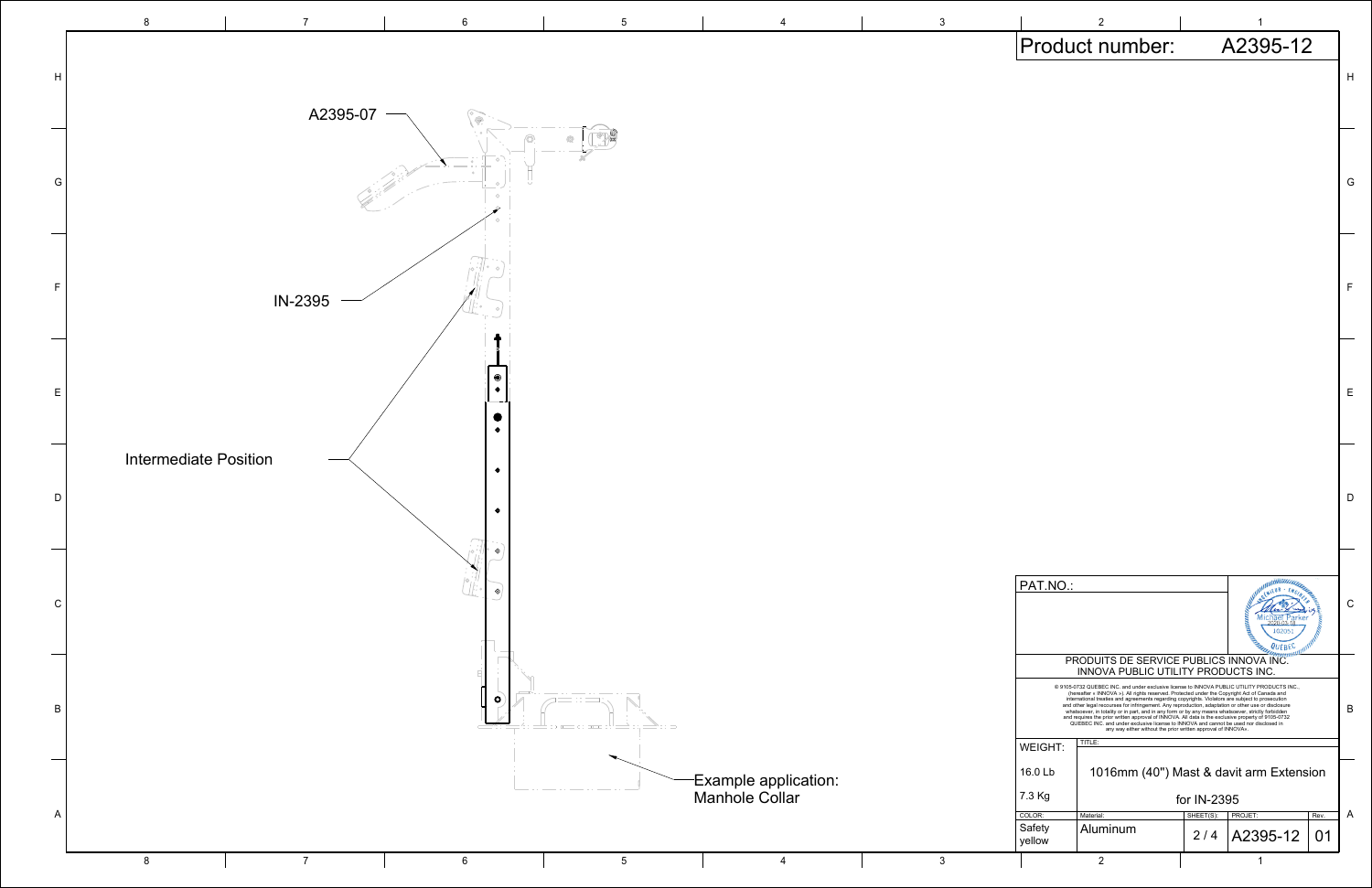|                                                                                                                                                                                                                                                                                                                                                                                                                                                                                                                                                                                                                                                                                                                                                                              | 2                                                                              |                     | 1                                                             |            |   |
|------------------------------------------------------------------------------------------------------------------------------------------------------------------------------------------------------------------------------------------------------------------------------------------------------------------------------------------------------------------------------------------------------------------------------------------------------------------------------------------------------------------------------------------------------------------------------------------------------------------------------------------------------------------------------------------------------------------------------------------------------------------------------|--------------------------------------------------------------------------------|---------------------|---------------------------------------------------------------|------------|---|
|                                                                                                                                                                                                                                                                                                                                                                                                                                                                                                                                                                                                                                                                                                                                                                              | Product number:                                                                |                     | A2395-12                                                      |            |   |
|                                                                                                                                                                                                                                                                                                                                                                                                                                                                                                                                                                                                                                                                                                                                                                              |                                                                                |                     |                                                               |            | н |
|                                                                                                                                                                                                                                                                                                                                                                                                                                                                                                                                                                                                                                                                                                                                                                              |                                                                                |                     |                                                               |            | G |
| ¢<br>O                                                                                                                                                                                                                                                                                                                                                                                                                                                                                                                                                                                                                                                                                                                                                                       |                                                                                |                     |                                                               |            | F |
| ¢<br>¢                                                                                                                                                                                                                                                                                                                                                                                                                                                                                                                                                                                                                                                                                                                                                                       |                                                                                |                     |                                                               |            | Е |
| 0                                                                                                                                                                                                                                                                                                                                                                                                                                                                                                                                                                                                                                                                                                                                                                            |                                                                                |                     |                                                               |            | D |
|                                                                                                                                                                                                                                                                                                                                                                                                                                                                                                                                                                                                                                                                                                                                                                              |                                                                                |                     |                                                               |            |   |
| PAT.NO.:                                                                                                                                                                                                                                                                                                                                                                                                                                                                                                                                                                                                                                                                                                                                                                     |                                                                                |                     | <b>MARIATOR ESTATE</b><br>102051<br><b>SELENT BEC</b> MINIMAL |            | С |
|                                                                                                                                                                                                                                                                                                                                                                                                                                                                                                                                                                                                                                                                                                                                                                              | PRODUITS DE SERVICE PUBLICS INNOVA INC.<br>INNOVA PUBLIC UTILITY PRODUCTS INC. |                     |                                                               |            |   |
| @ 9105-0732 QUEBEC INC. and under exclusive license to INNOVA PUBLIC UTILITY PRODUCTS INC.,<br>(hereafter « INNOVA »). All rights reserved. Protected under the Copyright Act of Canada and<br>international treaties and agreements regarding copyrights. Violators are subject to prosecution<br>and other legal recourses for infringement. Any reproduction, adaptation or other use or disclosure<br>whatsoever, in totality or in part, and in any form or by any means whatsoever, strictly forbidden<br>and requires the prior written approval of INNOVA. All data is the exclusive property of 9105-0732<br>QUEBEC INC. and under exclusive license to INNOVA and cannot be used nor disclosed in<br>any way either without the prior written approval of INNOVA». |                                                                                |                     |                                                               |            |   |
| <b>WEIGHT:</b>                                                                                                                                                                                                                                                                                                                                                                                                                                                                                                                                                                                                                                                                                                                                                               | TITLE:                                                                         |                     |                                                               |            |   |
| 16.000 Lb                                                                                                                                                                                                                                                                                                                                                                                                                                                                                                                                                                                                                                                                                                                                                                    | 1016mm (40") Mast & davit arm Extension                                        |                     |                                                               |            |   |
| 7.257 Kg                                                                                                                                                                                                                                                                                                                                                                                                                                                                                                                                                                                                                                                                                                                                                                     |                                                                                | for IN-2395         |                                                               |            | A |
| COLOR:<br>Safety<br>yellow                                                                                                                                                                                                                                                                                                                                                                                                                                                                                                                                                                                                                                                                                                                                                   | Material:<br>Aluminum                                                          | SHEET(S):   PROJET: | $3/4$   A2395-12                                              | Rev.<br>01 |   |
|                                                                                                                                                                                                                                                                                                                                                                                                                                                                                                                                                                                                                                                                                                                                                                              | 2                                                                              |                     | 1                                                             |            |   |

|              | <b>SPECIFICATIONS</b>                                                                                                                                                                                                                                       |    |   |  |   | Product number:                                    |                                                                                                                                                                                                                                                                                                                                                                                                                                                                                                                                                                                                                |                  | A239                   |
|--------------|-------------------------------------------------------------------------------------------------------------------------------------------------------------------------------------------------------------------------------------------------------------|----|---|--|---|----------------------------------------------------|----------------------------------------------------------------------------------------------------------------------------------------------------------------------------------------------------------------------------------------------------------------------------------------------------------------------------------------------------------------------------------------------------------------------------------------------------------------------------------------------------------------------------------------------------------------------------------------------------------------|------------------|------------------------|
| H            | This equipment is considered as part of a personal fall arrest system (PFAS)<br>with a maximum working capacity of 164 Kg (360 lb).                                                                                                                         |    |   |  |   |                                                    |                                                                                                                                                                                                                                                                                                                                                                                                                                                                                                                                                                                                                |                  |                        |
|              | It is only to be used in conjunction with a personal fall arrest system<br>that limits the maximum arrest force (MAF).                                                                                                                                      |    |   |  |   |                                                    |                                                                                                                                                                                                                                                                                                                                                                                                                                                                                                                                                                                                                |                  |                        |
| G            | Max Working load (mass) :164 kg (360 lb)<br>Max working moment: 610 N-m (5,400 lbf-in)                                                                                                                                                                      |    |   |  |   |                                                    |                                                                                                                                                                                                                                                                                                                                                                                                                                                                                                                                                                                                                |                  |                        |
|              | Max design capacity : $16,014 \text{ N}$ (3,600 lbf)<br>Max design moment: 6100 N-m (54,000 lbf-in)                                                                                                                                                         |    |   |  |   |                                                    |                                                                                                                                                                                                                                                                                                                                                                                                                                                                                                                                                                                                                |                  |                        |
|              | F STANDARDS                                                                                                                                                                                                                                                 |    |   |  |   |                                                    |                                                                                                                                                                                                                                                                                                                                                                                                                                                                                                                                                                                                                |                  |                        |
|              | Meets the following standards:<br>OSHA Personal fall arrest system - 1910.66 App C<br>ANSI Safety requirements for personal fall arrest system,<br>subsystems and components Z359.1 / 2007<br>CE EN 795: 2012 Type A and B                                  |    |   |  |   |                                                    |                                                                                                                                                                                                                                                                                                                                                                                                                                                                                                                                                                                                                |                  |                        |
| E            | TS 16415:2013                                                                                                                                                                                                                                               |    |   |  |   |                                                    |                                                                                                                                                                                                                                                                                                                                                                                                                                                                                                                                                                                                                |                  |                        |
|              | MATERIAL AND CONSTRUCTION                                                                                                                                                                                                                                   |    |   |  |   |                                                    |                                                                                                                                                                                                                                                                                                                                                                                                                                                                                                                                                                                                                |                  |                        |
| D            | Cylinder and sleeve: Aluminum 6061-T6<br>Hardwares: Nut and bolt with spacer: Stainless Steel and Acetal POM 0211 black<br><b>Pin: Stainless Steel</b><br>Lanyard: Nylon covered Stainless Steel Cable<br>Finish: Yellow coating powder Ral 1003 TGIC free. |    |   |  |   |                                                    |                                                                                                                                                                                                                                                                                                                                                                                                                                                                                                                                                                                                                |                  |                        |
| $\mathsf{C}$ | <b>RESTRICTIONS</b>                                                                                                                                                                                                                                         |    |   |  |   | PAT.NO.:                                           |                                                                                                                                                                                                                                                                                                                                                                                                                                                                                                                                                                                                                |                  |                        |
|              | This product is to be used only with products approved by Innova<br>Public Utility Products inc.                                                                                                                                                            |    |   |  |   |                                                    |                                                                                                                                                                                                                                                                                                                                                                                                                                                                                                                                                                                                                |                  |                        |
|              | IMPORTANT:                                                                                                                                                                                                                                                  |    |   |  |   |                                                    | PRODUITS DE SERVICE PUBLICS INNOVA<br><b>INNOVA PUBLIC UTILITY PRODUCTS IN</b><br>@ 9105-0732 QUEBEC INC. and under exclusive license to INNOVA PUBLIC UTILITY PF                                                                                                                                                                                                                                                                                                                                                                                                                                              |                  |                        |
| B            | ** The positioning pins must always be in place when manoeuvering personnel.<br>Otherwise, serious injuries may occur.                                                                                                                                      |    |   |  |   |                                                    | (hereafter « INNOVA »). All rights reserved. Protected under the Copyright Act of Ca<br>international treaties and agreements regarding copyrights. Violators are subject to p<br>and other legal recourses for infringement. Any reproduction, adaptation or other use o<br>whatsoever, in totality or in part, and in any form or by any means whatsoever, stric<br>and requires the prior written approval of INNOVA. All data is the exclusive property of<br>QUEBEC INC. and under exclusive license to INNOVA and cannot be used nor dis<br>any way either without the prior written approval of INNOVA» |                  |                        |
|              | Periodic inspections of hardware must be done.                                                                                                                                                                                                              |    |   |  |   | <b>TITLE</b><br>WEIGHT:                            |                                                                                                                                                                                                                                                                                                                                                                                                                                                                                                                                                                                                                |                  |                        |
|              | In the occurrence of a fall or the safety of the equipment is in doubt,<br>equipment must be immediately removed from service and inspected by qualified                                                                                                    |    |   |  |   | 16.000 Lb                                          | 1016mm (40") Mast & davit arn                                                                                                                                                                                                                                                                                                                                                                                                                                                                                                                                                                                  |                  |                        |
|              | personnel before reuse.                                                                                                                                                                                                                                     |    |   |  |   | 7.257 Kg                                           |                                                                                                                                                                                                                                                                                                                                                                                                                                                                                                                                                                                                                | for IN-2395      |                        |
| A            | ** This equipment must always be operated in a level position.                                                                                                                                                                                              |    |   |  |   | COLOR:<br>Material<br>Safety<br>Aluminum<br>yellow |                                                                                                                                                                                                                                                                                                                                                                                                                                                                                                                                                                                                                | SHEET(S):<br>3/4 | <b>PROJET:</b><br>A239 |
|              | 8                                                                                                                                                                                                                                                           | -6 | 5 |  | 3 | 2                                                  |                                                                                                                                                                                                                                                                                                                                                                                                                                                                                                                                                                                                                |                  |                        |